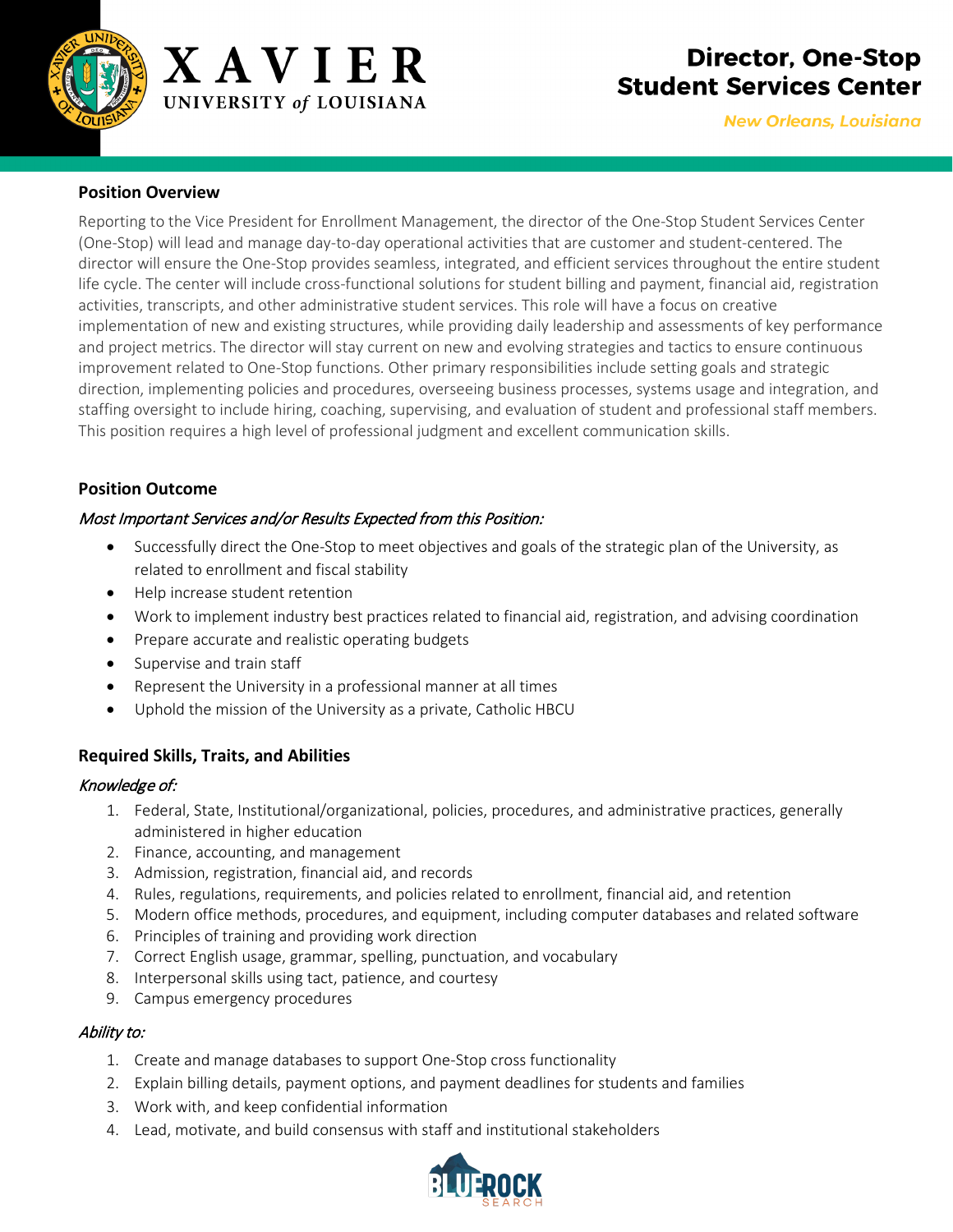



# **Director, One-Stop Student Services Center**

- 5. Organize and analyze large amounts of data. Be able to prepare said data for easy interpretation/visualization of internal and external stakeholders
- 6. Maintain an organized work environment
- 7. Use persuasive written, oral, and listening skills
- 8. Work under extreme pressure in a fast-paced environment
- 9. Demonstrate accountability for meeting established retention and student satisfaction goals
- 10. Work independently and proactively to solve problems
- 11. Utilize professionalism and leadership qualities representative of an institution of higher education
- 12. Adapt to changing work demands and priorities

#### Minimum Entry Requirements:

- 1. Bachelor's degree is required; Master's preferred
- 2. Knowledge of database development and utilization to support enrollment management
- 3. Seven to ten years of previous financial aid, registration, or business office experience
- 4. Experience in a non-profit higher education institution is preferred
- 5. Working knowledge of tuition discounting practices, packaging philosophies, Title programs, registration basics, and admission policies
- 6. Previous experience managing and leading teams of people

## **Essential Functions**

- 1. Continually seek innovative ways to improve service to students, parents, faculty, staff, and the University community
- 2. Counsel and advise students and parents regarding in-depth financial aid questions concerning FAFSA applications, financial aid eligibility and disbursement of aid, as well as cost of attendance figures, difference and benefits of different aid types, and estimated family contribution formulas
- 3. Administer and supervise the implementation of all One-Stop and University policies; serve as chief operations person for the One-Stop
- 4. Alongside VPEM, articulate forward-thinking vision within enrollment management division
- 5. Review and process transcript request forms, certification letter requests, and financial aid information requests
- 6. Investigate appeals, waivers, and petitions as well as supporting documentation to make decisions, and evaluate and complete appeals to include: late registration, late payment, late fees, Student Service fines or fees, and late enrollment
- 7. Provide data-inspired leadership and decision-making in the operations of the One-Stop Student Services Center
- 8. Plan, prioritize, implement, and execute excellent customer and student-centered services and activities that contribute to the University's goals and objectives
- 9. Guide, lead, mentor, coach, and empower staff to provide excellent student services and encourage forward thinking, problem-solving, continuous improvement, and professional development
- 10. Support students and staff with complex issues, resolve referrals from other offices, and solve or de-escalate complicated issues using professional judgment and individual discretion
- 11. Collaborate with other units and offices to solve issues that may arise, and ensure streamlined, effective communication and promotions

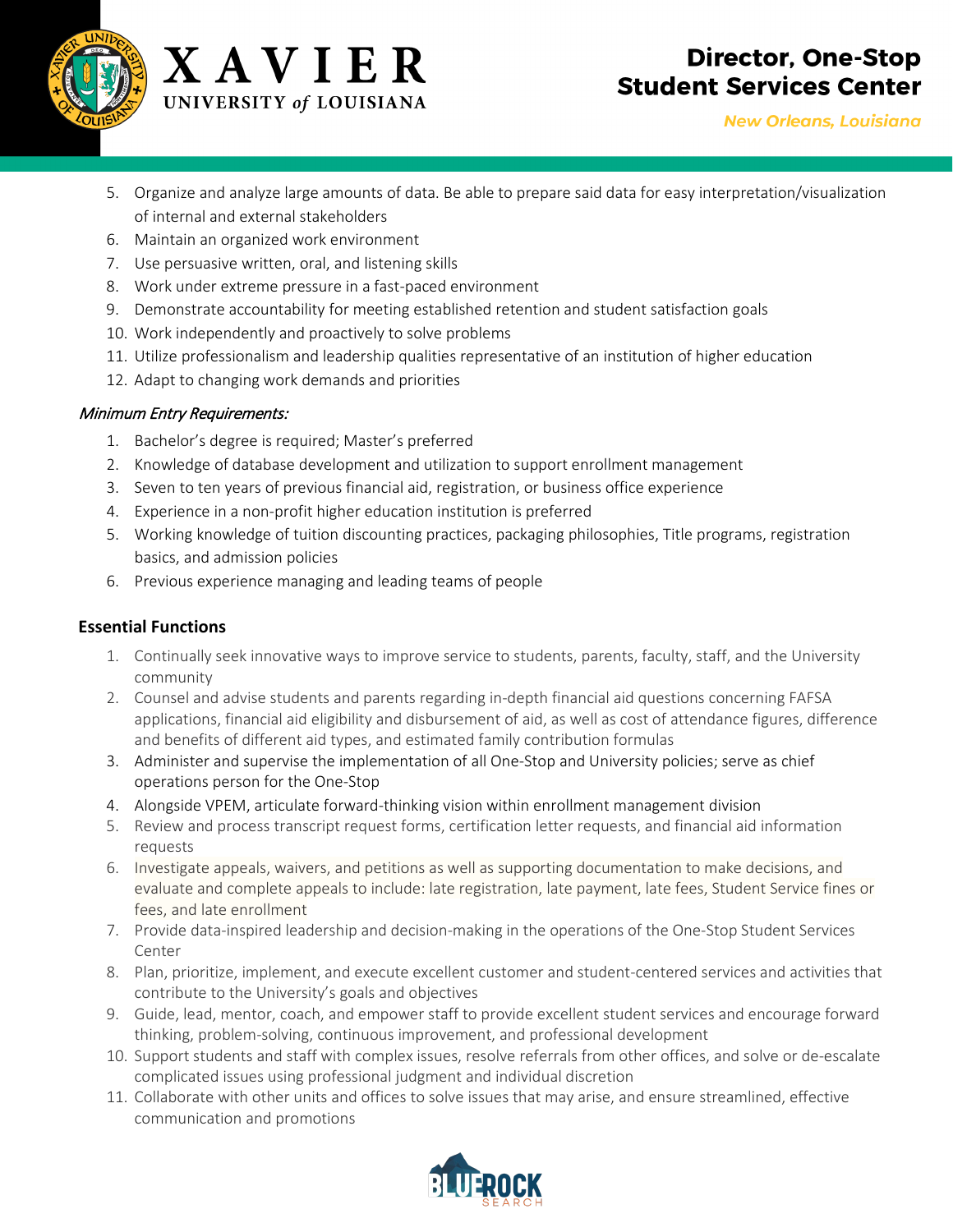



- 12. Stay current on trends, emerging systems, and new services by attending conferences, workshops, and webinars, participating in consortiums, reading research regarding best practices, etc.
- 13. Represent the One-Stop internally and externally, as needed
- 14. Research and resolve billing questions and discrepancies with Business Office
- 15. Counsel students, parents, and staff on policies, regulations, compliance, and resolve pending complaints
- 16. Attend and assist with meetings and workshops, as needed, for student/staff development/training
- 17. Prepare and manage operating budget to balance at end of year
- 18. Attend professional conferences/webinars to increase awareness of issues that will likely impact the collaborative One-Stop environment in general, and XULA, in particular
- 19. Work closely with Enrollment Management to articulate affordability to parents of prospective and current students
- 20. Edit One-Stop section of the catalog
- 21. Provide reports and data when requested by the administration
- 22. Supervise the development of publications, forms, and mailings
- 23. Work closely with IS department staff to implement database reporting structures One-Stop functions
- 24. Implement appropriate hiring, training/professional development, and staff evaluation for all One-Stop workers, to include students
- 25. Travel as needed; develop and foster relationships and partnerships with corporations, schools, and other agencies to facilitate recruitment of students throughout NOLA
- 26. Other duties as assigned

| <b>Work Distribution</b> |  |
|--------------------------|--|
|--------------------------|--|

| % of Total Working Time | <b>Work Tasks and Responsibilities</b>                                         |
|-------------------------|--------------------------------------------------------------------------------|
| 35%                     | Daily oversight and management of staff, aid programs, and University policies |
| 15%                     | Database management                                                            |
| 15%                     | Personnel hiring, training, leadership, and mentoring                          |
| 15%                     | Office budget, awarding budgets, and schedules                                 |
| 10%                     | Reports, Presentations, Data Mining                                            |
| 5%                      | Marketing                                                                      |
| 5%                      | Travel                                                                         |